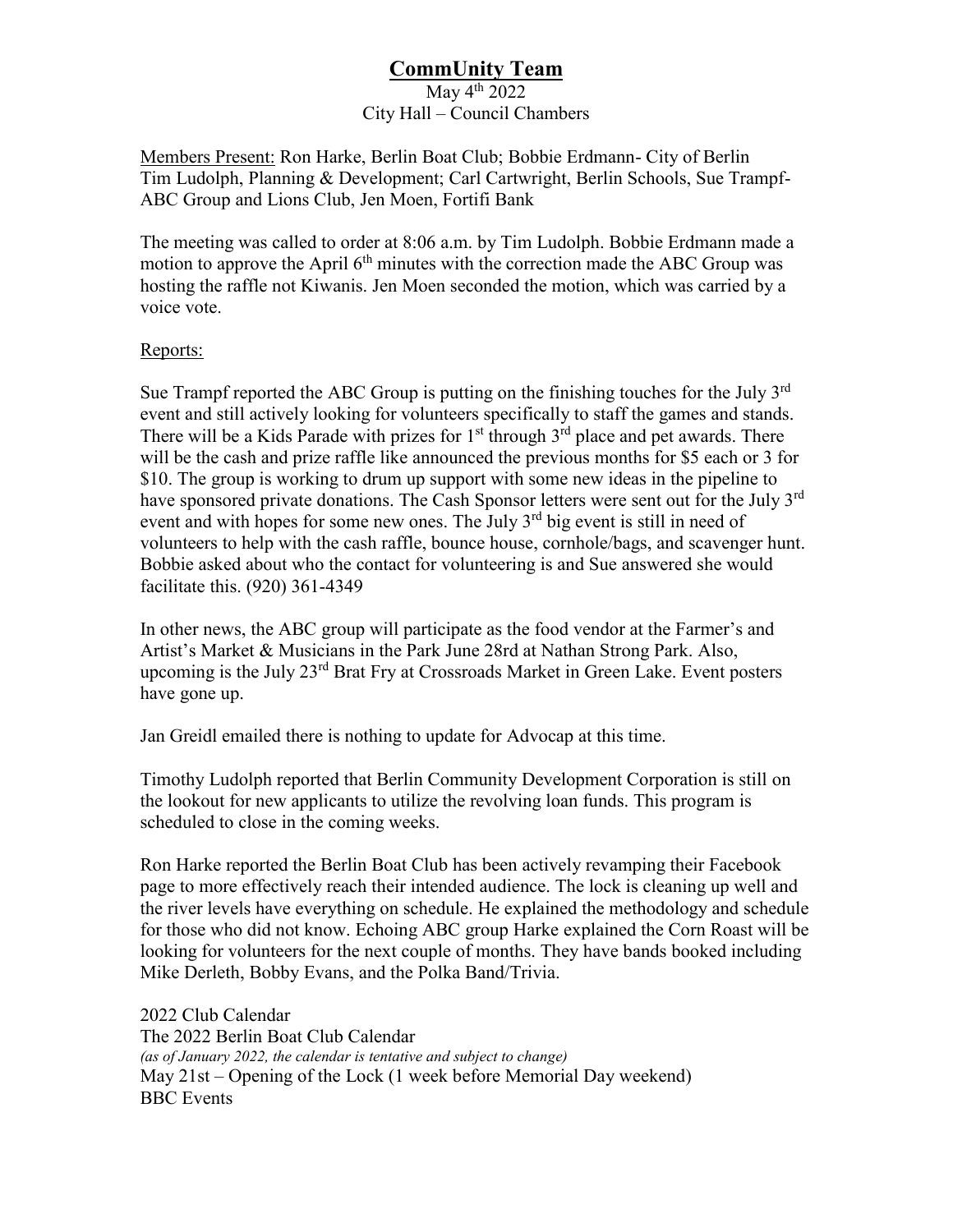February 3 – All members and Board Members voting – location TBD March 12 – Commodores Ball – Location- Berlin Lanes (time, menu and cost TBD) July 3 – Lighted Boat Parade – Riverside Park during ABC Group Independence Day Celebration August 6 – SandBar Bash – Lake Poygan TBD August 12 & 13 – 2022 Corn Roast – Annual Fundraiser (Lock will be open Friday Aug 12) August 20 – Race the Fox – Fox Valley Paddlers September  $10 - 12$  – Last weekend for Lock operation seasonal shut down September 17 – 18 – Finalize Lock clean-up November Community Holiday Parade – Theme is "Storybook Christmas" **Thanks** Ron Harke

Carl Cartwright reported the recognition celebration of staff is to took place the  $22<sup>nd</sup>$  at City Inn. The Spring Sports and Arts end of year celebration would be forthcoming on the Facebook page. Graduation is coming fast on May  $27<sup>th</sup>$  and will be held on a Friday for the First time. The superintendent search process is under way and announcements would be forthcoming in local media. Cartwright will be leaving on June  $30<sup>th</sup>$  and had communicated the interim contact for CommUnity to be Carrie McCarthy.

Ashley Bartol emailed this update for the Boys and Girls Club: Drivin' Fore the Club is now open for registration. This annual golf fundraiser will be held at Mascoutin Golf Club on Monday, June 6th. To register, visit [bgctric.org!](http://bgctric.org/)

Summer Registration is open for all sites including the Ripon Summer Program which will be held on Ripon College Campus! Please visit our site at [bgctric.org](http://bgctric.org/) and click on summer for more information!

The Club is partnering with Sleep in Heavenly Peace & Drexel Building Supply to build and deliver 25 beds on Saturday May 14th. We are in need of people to help deliver beds to families. If you are interested, please contact Ashley Bartol as soon as possible! Thank you!

Bobbie Erdman reported there were not too many updates for the City though there are efforts to clean up the city in the form of Raze and Repair orders, evaluation of policies, and the Community Survey out through May  $13<sup>th</sup>$ .

Tim Ludolph reported there will be a business welcome for Arpeggio Music Saturday May 21<sup>st</sup> at 11:00 AM. Bobbie Erdman inquired about Edward Jones and Brownlow Accounting for this purpose. Also, the group asked about Eskimo Comfort, the Diedrich Company location, and 107 W Huron; these locations will be investigated as time allows.

Tim Ludolph updated regarding GLCVB the current initiative is to utilize social media mediums to promote tourism in area communities and is eager to share the contact so Berlin may be represented on the official Tiktok and Instagram/Meta pages.